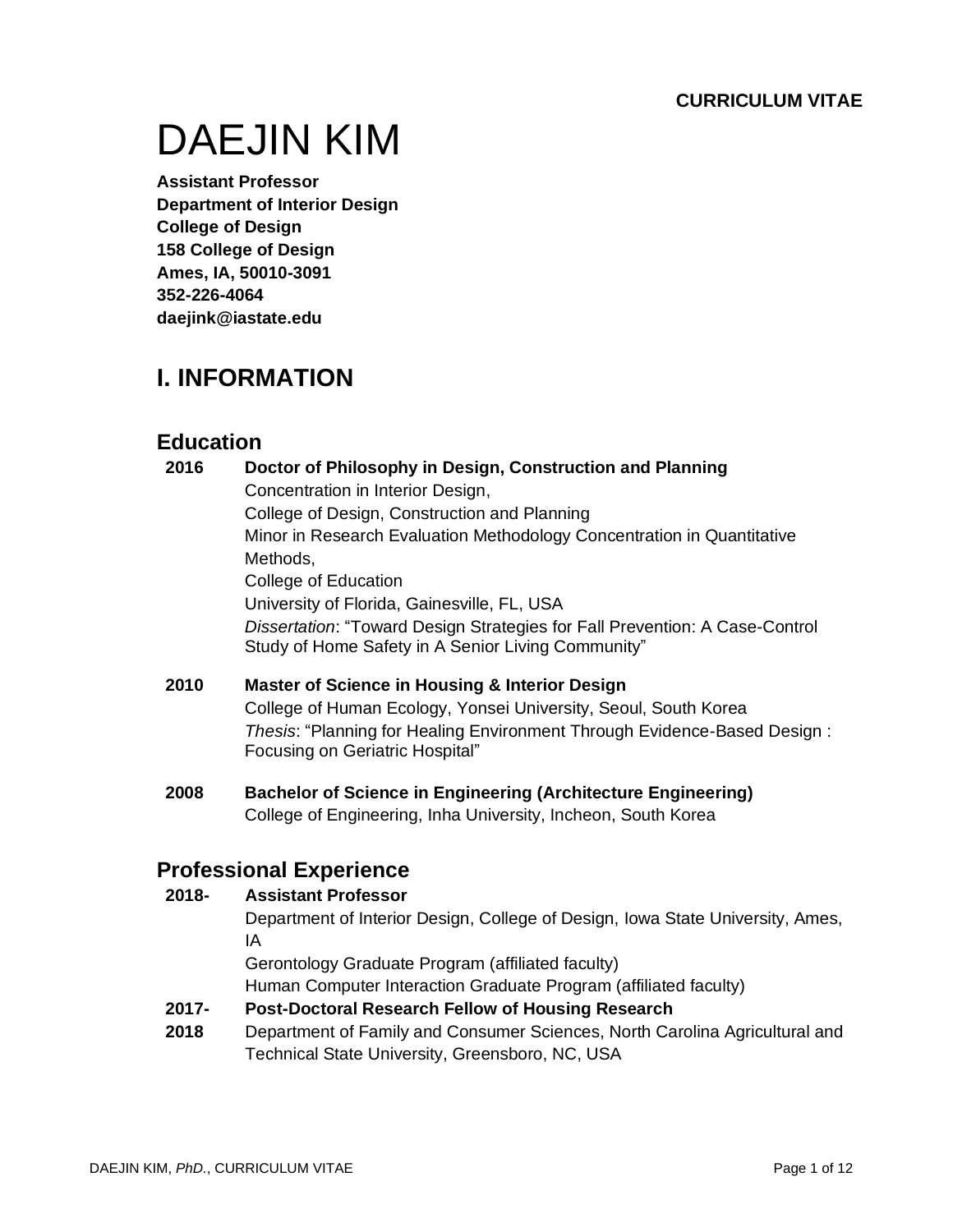#### **2012 Lecturer**

- **Spring** Department of Interior Design, Shin Ansan University, Ansan, South Korea
- **2010- Design Researcher**
- **2012** Urban Research Lab, Seoul Housing & Communities Corporation, Seoul, South Korea
- **2001- Interior Designer**
- **2003** Ol Design Studio, Seoul, South Korea

### **Licensure / Certification**

#### **Certified Aging in Place Specialist (CAPS)**

National Association of Home Builders

#### **Evidence-Based Design Accreditation & Certification (EDAC), CHD-102886**

The Center for Health Design

#### **LEED Green Associate, # 0011090733**

U.S. Green Building Council

#### **Interdisciplinary Certificate in Gerontology**

University of Florida, FL, USA

#### **Engineer Architecture, #072011023360**

Human Resources Development Services of Korea, South Korea

#### **Industrial Engineer Interior Architecture, South Korea, #05202075345J**

Human Resources Development Services of Korea, South Korea

# **II. SCHOLARSHIP**

#### **Journal Articles – Peer Reviewed**

- **2020** *Under review* **Kim, D.** Understanding how older adults negotiate environmental hazards in their home, *Journal of Aging and Environment,* [SCOPUS]. Under review since 08/20/2020
- **2020** *In press* Sprowls, M., Serhan, M., Chou, E., Lin, L., Frames, C., Kucherenko, I., Mollaeian, K., Li, Y., Jammula, V., Logeswaran, D., Khine, M., Yang, Y., Lockhart, T., Claussen J., Dong, L., Chen, J. J., Ren, J., Gomes, C., **Kim, D**., Margrett, J., Narasimhan, B., Forzani, E. Integrated sensing systems for monitoring interrelated physiological parameters in young and aged adults, *International Journal of Prognostics and Health Management*. [SCOPUS]

*The main purpose of this research is to introduce integrated sensing systems for monitoring physiological parameters and discuss smart home applications using these sensing technologies. As a member of ENGAGE research team, my role was to suggest a design implication how apply various technologies into a smart home for*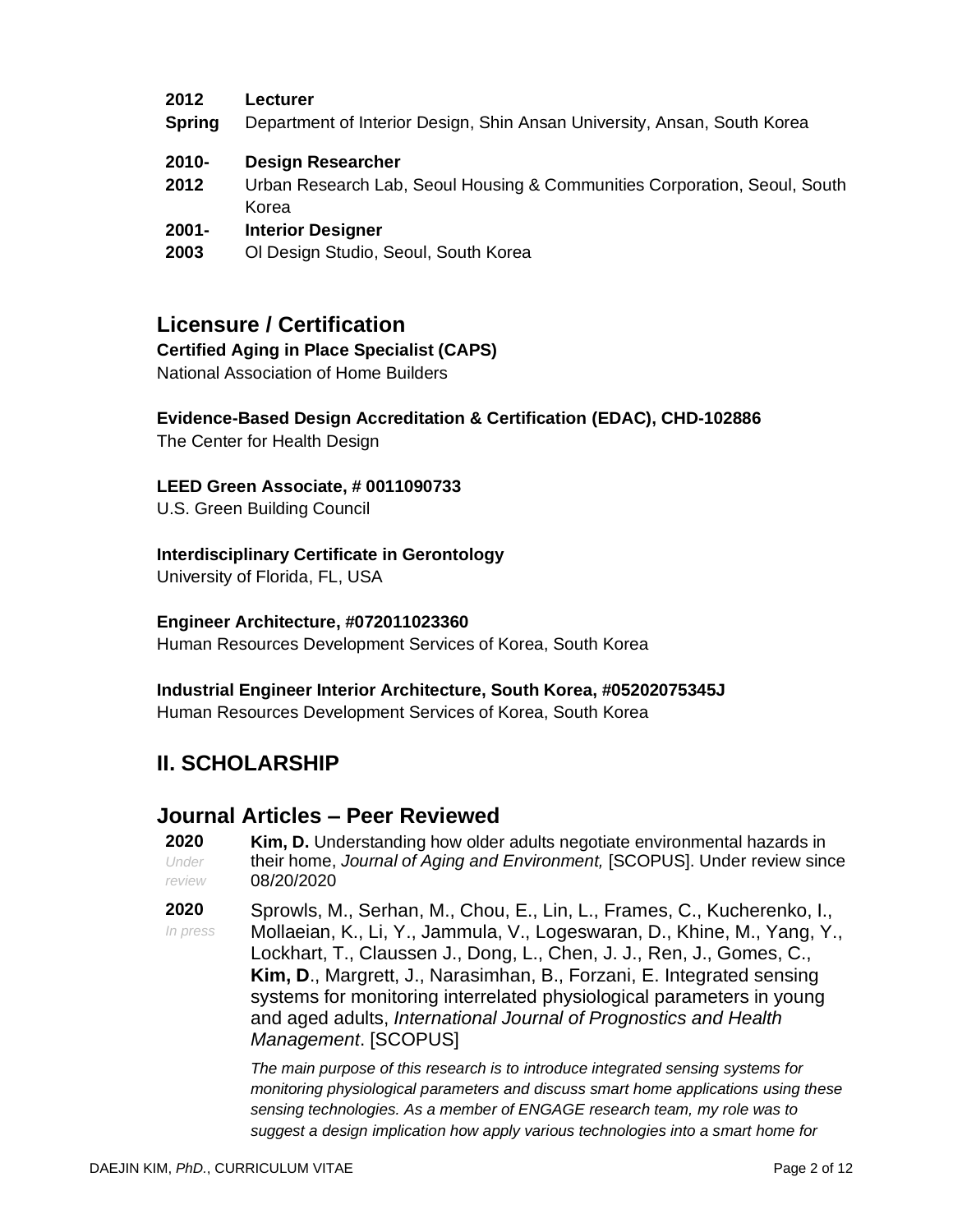*older adults.* 

| 2020<br>Accepted | Kim, D., Chang, C., Margaret, J. Optimizing Home Lighting: Understanding<br>Older Adults' Perception and Usage of Indoor Lighting in Independent Senior<br>Living, Health Environment Research and Design Journal. [Impact factor: 1.545,<br>SSCI].                                                                                                                                                                                                                                                                                                                                                                                                                                                                                                                           |
|------------------|-------------------------------------------------------------------------------------------------------------------------------------------------------------------------------------------------------------------------------------------------------------------------------------------------------------------------------------------------------------------------------------------------------------------------------------------------------------------------------------------------------------------------------------------------------------------------------------------------------------------------------------------------------------------------------------------------------------------------------------------------------------------------------|
| 2020             | The main purpose of this research is to examine the lighting condition and residents'<br>perception of lighting in a senior retirement community in order to understand various<br>environmental issues related to lighting. Also, this research aims to suggest a new<br>lighting solution to compensate for older adults' vision impairment and challenges at<br>home for a successful aging place. As a first author, my role was to collect and analyze<br>survey and interview data as well as write a manuscript.<br>Parrott, K R., Lee, S., Kim, D., Robinson, S. R. & Giddings, V. L. The role of<br>informal support systems in residential environments for low-income older<br>renters: An exploratory study, Housing and Society, Online publication<br>[SCOPUS]. |
|                  | The focus of this article is to consider the informal support systems in the<br>residential environments of older adults that could contribute to their successful aging in<br>place. As a third author, I analyzed qualitative data using a keyword-in-context analysis<br>and wrote a literature review part.                                                                                                                                                                                                                                                                                                                                                                                                                                                               |
| 2020             | Kim, D., Bosch, S. J., Lee, J. H. Alone with others: Response and needs of<br>college students at the academic library, Journal of Academic Librarianship,<br>46(2), 102098 [Impact factor: 1.235 (2020), SSCI].                                                                                                                                                                                                                                                                                                                                                                                                                                                                                                                                                              |
|                  | The purpose of this research is to conduct a post-occupancy evaluation (POE) to<br>assess how well one renovated university library is meeting university students' needs<br>and supporting their learning experience. As a first author, I collected and analyzed<br>POE data and wrote a manuscript.                                                                                                                                                                                                                                                                                                                                                                                                                                                                        |
| 2019             | Kim, D., Lee, S., Kim, S-K, Giddings, V. L., & Robinson, S. R. Home<br>environmental barriers for low-income older renters: An empirical study with the<br>aging-in-place perspective. Journal of Architectural and Planning Research,<br>36(1), 15-34. [Impact factor: 0.250, SSCI].                                                                                                                                                                                                                                                                                                                                                                                                                                                                                         |
|                  | This study aimed to identify home environmental barriers that negatively impact low-<br>income elderly renters' ability to age in place and to suggest interior environmental<br>improvements that could help to alleviate these concerns. As a first author, my role was<br>to analyze research findings from home assessment and interview and to complete a<br>manuscript.                                                                                                                                                                                                                                                                                                                                                                                                 |
| 2019             | Lee, S., Kim, D., Kim, S-K., Parrott, K. R., Giddings, V. L., & Robinson, S. R.<br>Emerging Themes on Aging in Place from Low-income Elderly Renters,<br>Housing and Society, 46(2), 110-127. [SCOPUS].                                                                                                                                                                                                                                                                                                                                                                                                                                                                                                                                                                       |
|                  | This phenomenological study focused on low-income older renters' challenges that<br>affected their aging in place. We conducted 25 in-depth interviews with low-income<br>older renters, using a semi-structured questionnaire. As a second author, my role was<br>to analyze a qualitative data using a keyword-in-context analysis and helped the first<br>author for manuscript development.                                                                                                                                                                                                                                                                                                                                                                               |
| 2019             | Lee, S., Kim, D., Parrott, K. R., Giddings, V. L., & Robinson, S. R. Financial and<br>health challenges for low-income (US) Elderly Homeowners Aging in Place,<br>Journal of Family and Consumer Sciences, 111(2), 31-42. [ERIC].                                                                                                                                                                                                                                                                                                                                                                                                                                                                                                                                             |
|                  | The main purpose of this research was to examine financial and health challenges of<br>low-income elderly homeowners aging in place in urban areas. My role as a second<br>author, was to analyze interview data and wrote literature review and findings sections.                                                                                                                                                                                                                                                                                                                                                                                                                                                                                                           |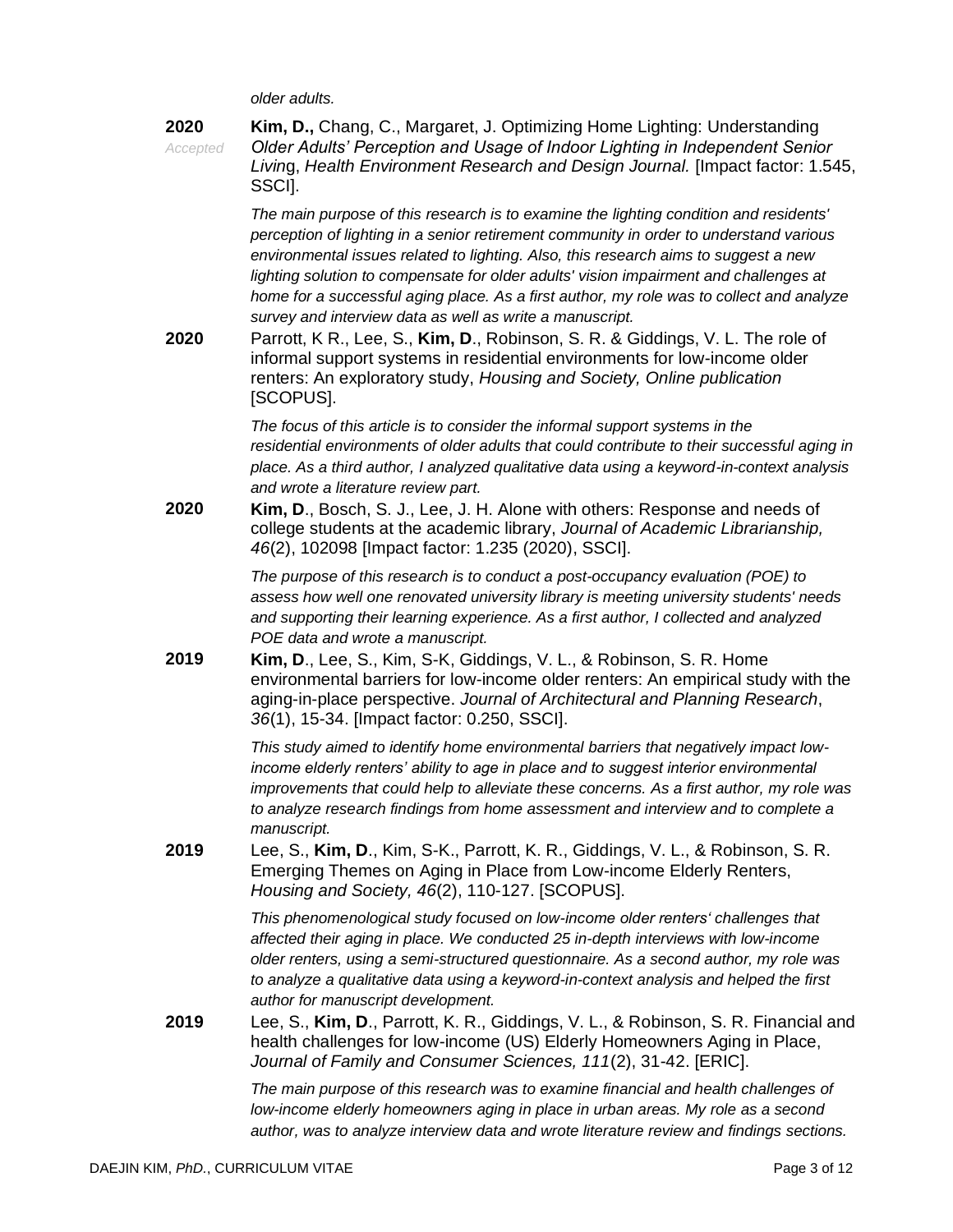**2018 Kim, D**., & Portillo, M. Fall hazards within senior independent living: A casecontrol study of high and low fall rate buildings, *Health Environment Research and Design Journal. 11*(4), 65-81. [Impact factor: 1.545, SSCI].

> *The main purpose of this research was to identify significant relationships between environmental hazards and older adults' falling. As a first author, I collected and analyzed survey and interview data as well as developed a manuscript.*

#### **Joining at Iowa State University**

- **2017** Lee, S., **Kim, D**., Parrott, K. R., Giddings, V. L., & Robinson, S. R. Perceptions on residential environments for urban low-income elderly homeowners aging in place, *Housing and Society, 44*(1-2), 4-21. [SCOPUS]
- **2017 Kim, D**., & Ahrentzen, S. Environmental and behavioral circumstances and consequences of falls in a senior living development, *Journal of Housing for the Elderly, 31*(4), 286-301. [SCOPUS]
- **2017** Platt, L. S., Bosch, S. J., & **Kim, D**. Toward a framework for designing personcentered mental health interiors for veterans, *Journal of Interior Design, 42*(2), 27-48. One of the journal's top 20 most downloaded papers in 2016-2017. [A&HCI]
- **2016** Bosch, S. J., Apple, M., Hiltonen, B., Worden, E., Lu, Y., Nanda, U., & **Kim, D**. To see or not to see: Investigating the links between patient visibility and potential moderators affecting the patient experience, *Journal of Environmental Psychology, 47*, 33-43. [Impact factor: 3.55, SSCI]
- **2016** Campbell, N., & **Kim, D**. Designing an ageless social community: Adapting a new urbanist social core to suit baby boomers in later life, *Journal of Housing for the Elderly, 30*(2), 156-174. [SCOPUS]
- **2014 Kim, D.,** Lee, J. H., & Ha, M. Exploring perceptions of designers and medical staff in South Korea about design elements for the elder-friendly hospital, *Journal of Interior Design, 39*(4), 15-32. [A&HCI]

#### **Invited Publications**

**2021** *Kim, D. Residential design for reducing falling risks, Korea Housing Association (Theme & Issue).* 

#### **Conference Presentation – Peer Reviewed Abstracts**

- **2021** *Accepted* **Kim, D.,** & Cho, Y. (2021). Uncovering Hidden Dimensions of Lighting Assessment through a Computer Simulation. The Interior Design Educators Council (IDEC) 2021 Annual Conference. (March 1-5, 2021; Virtual)
- **2020 Kim, D.,** Chang, C., Margaret, J. (2020, April). Living in Darkness: Lighting Issues in a Senior Housing, The Environmental Design Research Association (EDRA) 51<sup>th</sup> Annual Conference. (April 4-7, 2020, Virtual)
- **2019 Kim, D.** (2019, November). The circumstances and consequences of falls among the oldest old in an independent living community, The Housing Education Research Association (HERA) Conference, Austin, TX, November 10-13, 2019.
- **2019** Lee, S., Mo, Y., **Kim, D.,** Parrott, K., Kim, S., Giddings, V. L., & Robinson, S. R (2019, November). Residential environment perceptions by tenure type among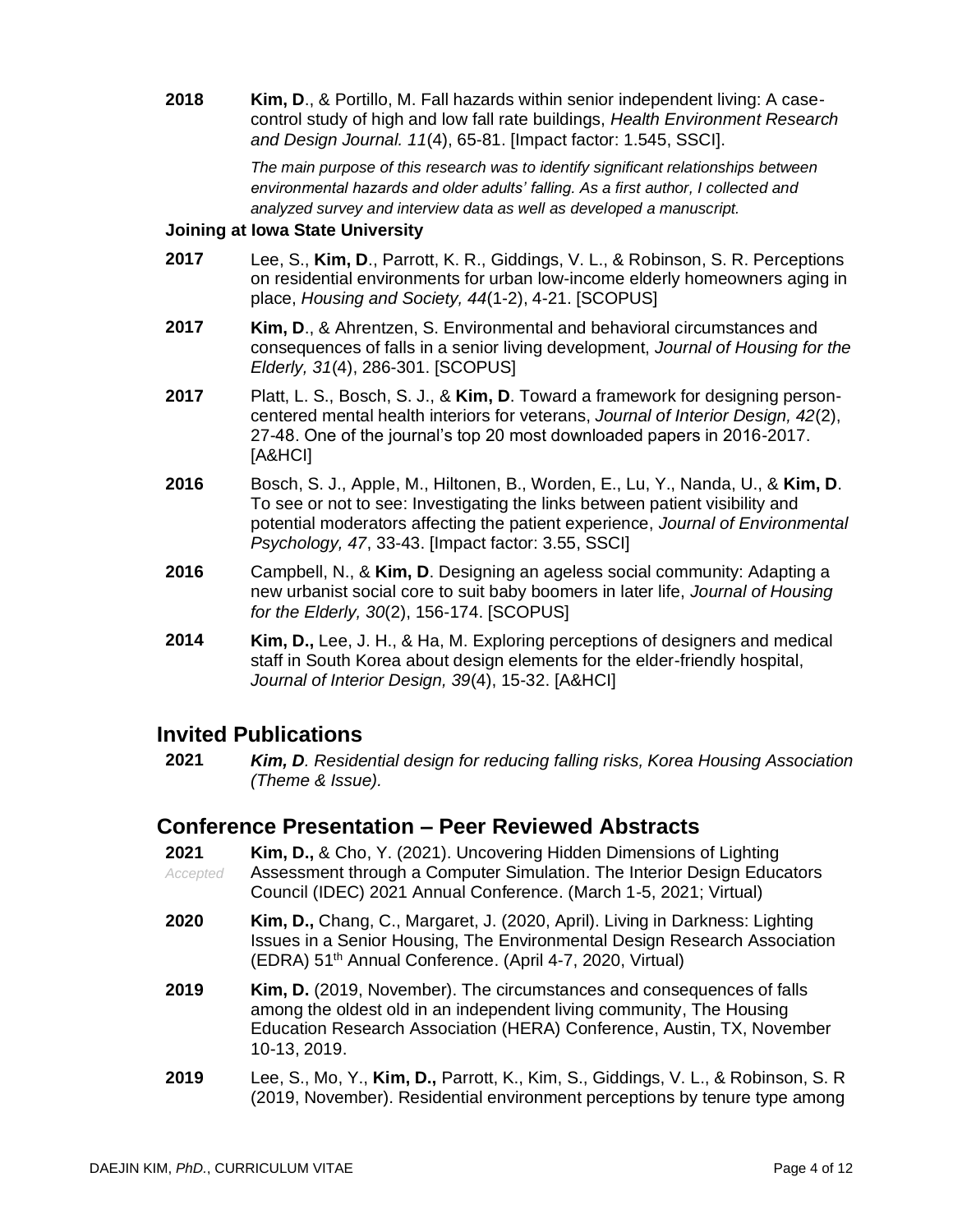urban low-income older adults, The Housing Education Research Association (HERA) conference, Austin, TX, November 10-13, 2019.

- **2019** Campbell, C., Ade-Aina, B. O., **Kim, D.** Making a case for evidence-based design precedents in architectural education. The Inaugural International Nursing Conference for Excellence in Healthcare Design, Clemson, SC, August 14-17, 2019.
- **2019** Campbell, C., **Kim, D.,** Song, J. Lessons from an interdisciplinary wellness design practice studio. The Inaugural International Nursing Conference for Excellence in Healthcare Design, Clemson, SC, August 14-17, 2019.
- **2019** Lee, S., Parrott, K., **Kim, D.,** Giddings, V. L., & Robinson, S. R. Understanding 'aging in place' practices for low income elderly homeowners in NC urban areas, The 2019 American Association of Family and Consumer Sciences (AAFCS) conference, St. Louis, MO, June 23-26, 2019.
- **2019 Kim, D**. Negotiating environmental challenges: How does older adults adapt to their environment? Paper presented at the Interior Design Educators Council (IDEC) 2019, Charlotte, NC, March 6-9, 2019.
- **2019 Kim, D**., Lee, J., Bosch, S. Alone with others: A dialectical interplay of college students' needs and preferences at a University library. Paper presented at the Interior Design Educators Council (IDEC) 2019, Charlotte, NC, March 6-9, 2019.
- **2018** Parrott, K., Lee, S., **Kim, D**., Giddings, V. L., & Robinson, S. R (2018, October). Aging-in-Place: The role of informal support systems, Paper presented at the Housing Education Research Association (HERA), Savannah, GA, October 7- 10, 2018.

#### **Joining at Iowa State University**

- **2018 Kim, D**., Lee, S., Kim, S., Giddings, V. L., & Robinson, S. R. Mitigating home environmental challenges for older renters in low-income community dwellings. The 2018 American Association of Family and Consumer Sciences (AAFCS) conference, Atlanta, GA.
- **2018** Young, L., Lee, S., **Kim, D**., Giddings, V. L., Robinson, S. R. Housing Unit Location and Food Dessert Issues for Low-Income Elderly Renters. The 2018 North Carolina American Association of Family and Consumer Sciences (NCAFCS) conference, Wilmington, NC.
- **2018** Walston, S., Lee, S., **Kim, D**., Giddings, V. L., Robinson, S. R. Health Concerns among Low-Income Elderly Renters: Aging in Place. The 2018 North Carolina American Association of Family and Consumer Sciences (NCAFCS) conference, Wilmington, NC.
- **2018** Lee, J., Portillo, M., **Kim, D**. Finders or makers? Lessons offered across the disciplines on developing creative confidence. The Interior Design Educators Council (IDEC) 2018, Boston, MA.
- **2017 Kim, D**., Lee, S., Kim, S., Giddings, V. L., & Robinson, S. R. Environmental challenges of NC low-income elderly renters. The Housing Education Research Association (HERA) conference, Lowell, MA.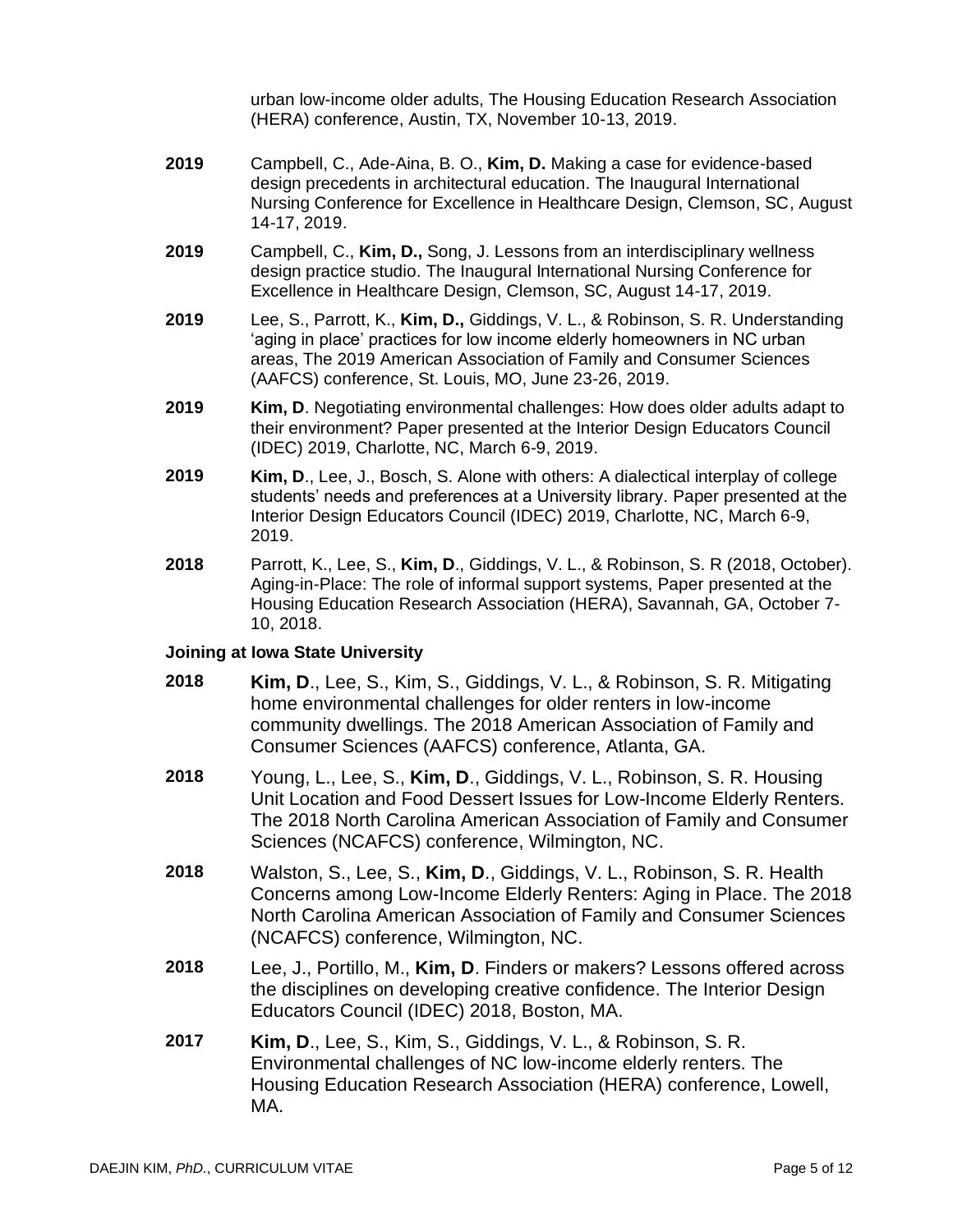- **2017** Lee, S., **Kim, D**., Parrott, K. R., Giddings, V. L., & Robinson, S. R. Residential environment for NC Urban low-income elderly homeowners aging in place. The Housing Education Research Association (HERA) conference, Lowell, MA.
- **2017 Kim, D**. Uncovering differences in environmental hazards from objective and subjective assessment approaches. The Environmental Design Research Association (EDRA) 48<sup>th</sup> Annual Conference, Madison, WI.
- **2017 Kim. D.,** & Portillo, M. Case-control study of environmental hazards associated with residents' fall risks within senior independent living. The Interior Design Educators Council (IDEC) conference, Chicago, IL.
- **2016** Bosch, S., & **Kim, D**. Mission accomplished? Evaluating a technologyinfused collaborative place for students. The Environmental Design Research Association (EDRA) 47<sup>th</sup> Annual Conference, Raleigh, NC.
- **2015 Kim, D.,** & Portillo, M. How do perceptions of the physical environment change in later life? The Environmental Design Research Association (EDRA) 46<sup>th</sup> Annual Conference, Los Angeles, CA.
- **2014** Lee, J. H., **Kim, D.,** & Portillo, M. How can I change the world? Exploring high impact creative learning experiences across majors with implications for Interior Design. The IDEC regional conference, Tallahassee, FL.
- **2013 Kim, D**., & Torres, M. The development of a framework for evaluating evidence in evidence-based healthcare design. The 2013 Healthcare Design Conference, Orlando, FL
- **2013 Kim, D.,** & Lee, J. H. Toward multidisciplinary healthcare design: Contrasting views of designers and medical staff. The Environmental Design Research Association (EDRA) 44<sup>th</sup> Annual Conference, Providence, RI.

# **Supervised Student-Led Conference Presentations [Peer-Reviewed Abstracts]**

**2020** Chang, Y., Faccin, V., Malloy, E., **Kim, D.** (2020, April). Designing for All Senses: Empowering Brand Identity through Multi-Sensory Design, The Environmental Design Research Association (EDRA) 47th Annual Conference. (April 4-7, 2020: Virtual)

# **Symposium Contribution**

- **2019 Kim, D.** Mixed development of affordable housings in U.S, Joint seminar of Seoul Housing and Architectural Institute of Korea, Seoul, South Korea (December 19)
- **2018** Lee, S., Kim, S.-K., Parrott, K. R., **Kim, D**., Giddings, V. L., & Robinson, S. R. Aging in place challenges for urban low-income older renters. In M. Ahn (Chair), Aging In Place (AIP). Symposium conducted at the Annual Conference of the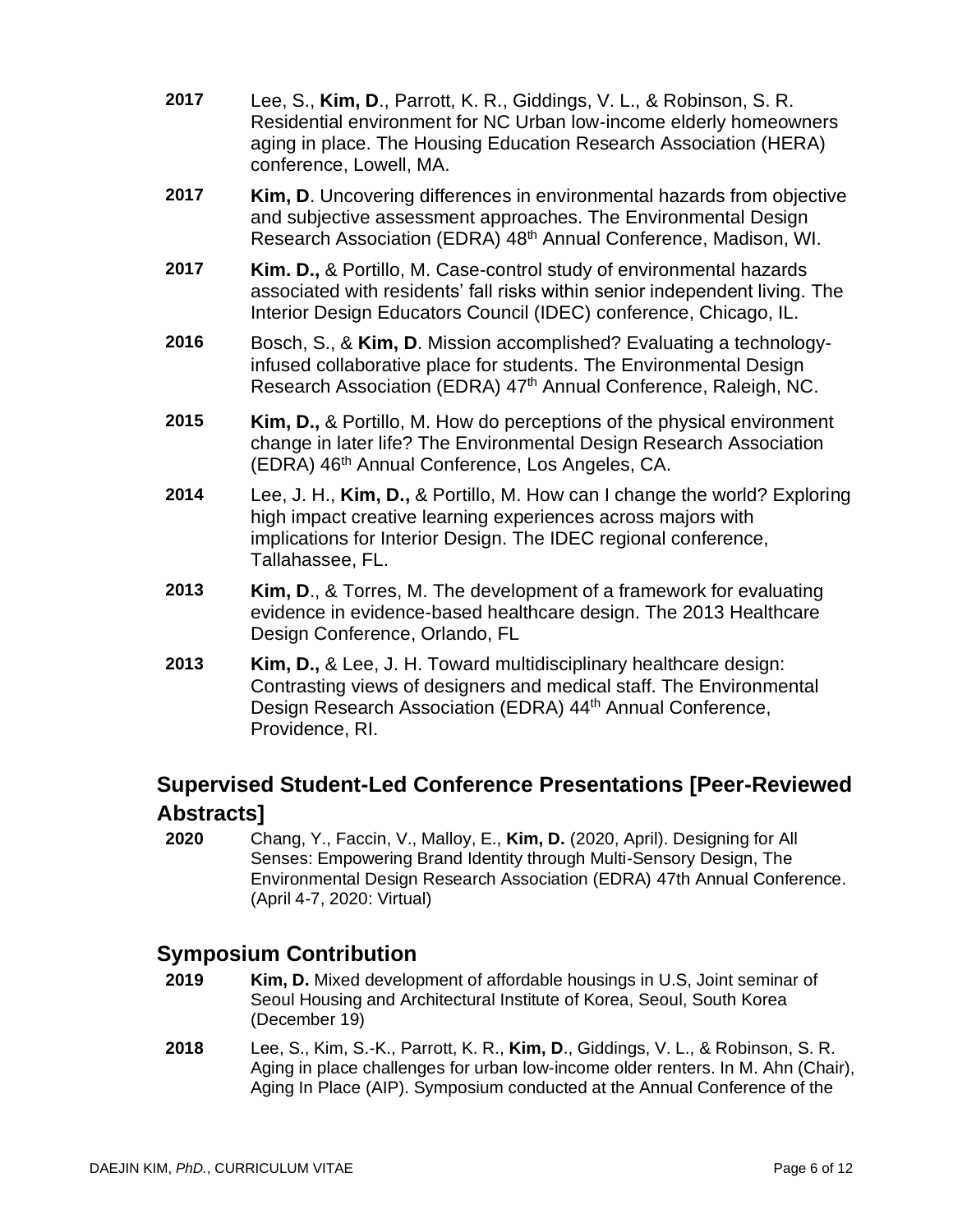Housing Education and Research Association, Savannah, GA, October 7-10, 2018.

# **Invited Lectures and Presentations**

- **2021** Home modification for successful aging in place, Iowa Fall prevention coalition, January, 14
- **2020** Fall prevention design, 2020 Korea Housing Association Autumn Conference, Seoul, South Korea (Virtual)
- **2019** Innovation in aging: Role of the environment in older adults' falls prevention, Invited presentation for the Gerontology Colloquium by Dr. Margret Jennifer and Dr. Hillman Amanda, Gerontology program, Iowa State University, Ames, IA [Over 30 undergraduate and graduate students in the human development participated]
- **2018** Smart home housing for older adults, Invited presentation in the class of Fall 2018 - COMS 414/514 – Geron-technology in the Smart Home Environment by Dr. Chang, Carl, Iowa State University, Ames, IA [Over 20 graduate students in the computer science participated]

# **Awards and Honors**

**2020 2020 HERA Kenneth Tremblay Early Career Award,** Housing Educator & Research Association

# **III. TEACHING**

# **Courses Taught**

My PRS describe that my teaching responsibilities is 70% in an Academic Year, including a combination of two design studios and two graduate seminar classes per year. Since my appointment at ISU, I have developed a new graduate class (ARTID 552: Evidence-based Design) and significantly redesigned design studios.

| <b>Term</b>           | Course #          | <b>Course Title</b>                                   | $\mathbf{C}$ r | <b>Numbe</b> |
|-----------------------|-------------------|-------------------------------------------------------|----------------|--------------|
|                       |                   |                                                       |                |              |
| <b>Spring</b><br>2021 | <b>DSN S 546</b>  | Interdisciplinary Design Studio: Design for<br>Health | 6              | 23           |
|                       | ARTID 552         | Design Method: Evidence-based Design                  | 2              | 9            |
| <b>Fall</b><br>2020   | <b>ARTID 465/</b> | ID STUDIO V / ID GRAD STUDIO                          | 4              | 15           |
|                       | ARTID 565 G       |                                                       |                |              |
|                       | ARTID 551 A       | Design Humanics: Sensory Design                       | 3              | 15           |
| <b>Spring</b>         | <b>DSN S 546</b>  | Interdisciplinary Design Studio: Design for           | 6              | 16           |
|                       |                   | Health                                                |                |              |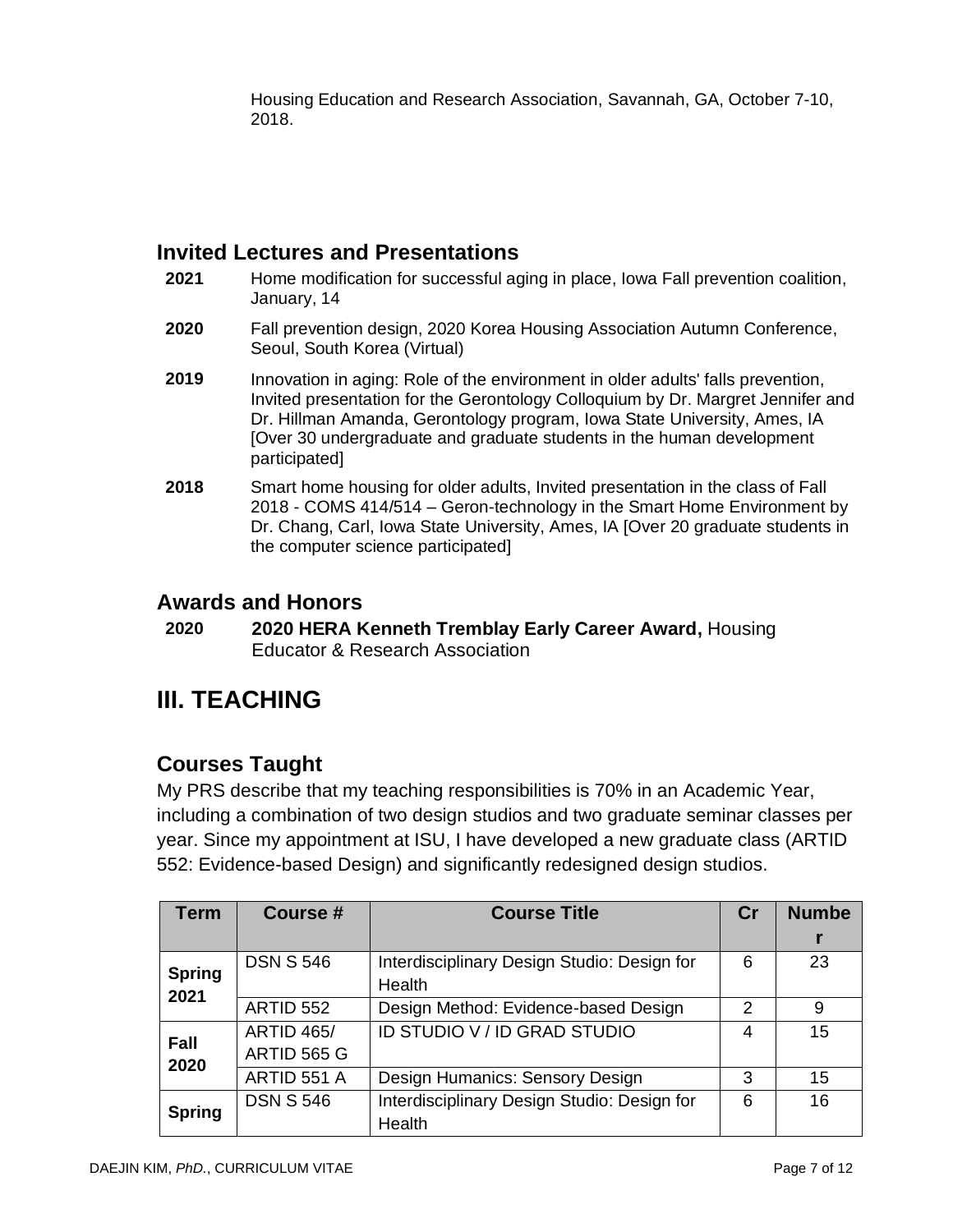| 2020                  | ARTID 552                          | Design Method: Evidence-based Design                       | 2 |    |
|-----------------------|------------------------------------|------------------------------------------------------------|---|----|
| Fall                  | ARTID 465                          | <b>ID STUDIO V</b>                                         | 4 | 16 |
| 2019                  | ARTID 551 A                        | Design Humanics: Sensory Design                            | 3 | 11 |
| <b>Spring</b><br>2019 | DSN S3                             | <b>Interdisciplinary Design Studio: Wellness</b><br>Design | 6 | 27 |
|                       | ARTID 552                          | Design Method: Evidence-based Design                       | 2 | 19 |
| <b>Fall</b><br>2018   | <b>ARTID 465 J/</b><br>ARTID 565 G | ID STUDIO V / ID GRAD STUDIO                               | 4 | 11 |
|                       | ARTID 660                          | Research methods (co-taught)                               | 3 | 10 |

# **Undergraduate Advising**

I advise 23 undergraduate students in an academic year (2018 – present). I provide my advice related to students' class schedule, study abroad, internship opportunities, portfolio reviews and guidance after graduation.

# **Graduate Advising**

Over the last 3 years, I have served as major professor for 5 students and supported 6 students in their thesis/creative components.

#### **Major professor**

| 2019 | Laura Dammarell, Master of Arts, Department of Interior Design, Creative<br>component, Project title: Residential Biophilia: Creating a nature-based<br>home for better psychological health.              |
|------|------------------------------------------------------------------------------------------------------------------------------------------------------------------------------------------------------------|
| 2020 | Bree Howard, Master of Fine Arts, Department of Interior Design,<br>Thesis Title: An Exploration of The Effect of Multi-Sensory Experience on<br>The Doorway Phenomenon.                                   |
| 2020 | Holle Michoski, Master of Arts, Department of Interior Design, Thesis<br>Title: A Study of Acute Care for The Elderly on Patient Outcomes and<br>Unit Design Considerations.                               |
| 2021 | Malloy Eliza, Master of Arts, Department of Interior Design, Thesis Title:<br>Understanding Millennial's and Generation Z's Wants and Needs About<br>Social Amenities in a Multi-Family Housing Community. |
| 2021 | Stephanie Nguyen, Master of Fine Arts, Department of Interior Design,<br>Thesis Title: Multi-sensory hotel design for Generation Z.                                                                        |

#### **Graduate Committee Member**

**2020** Allison Brown, Master of Arts, Department of Interior Design, Thesis Title: Mortuaries and mindfulness: The study of incorporating meditation spaces into modern mortuaries.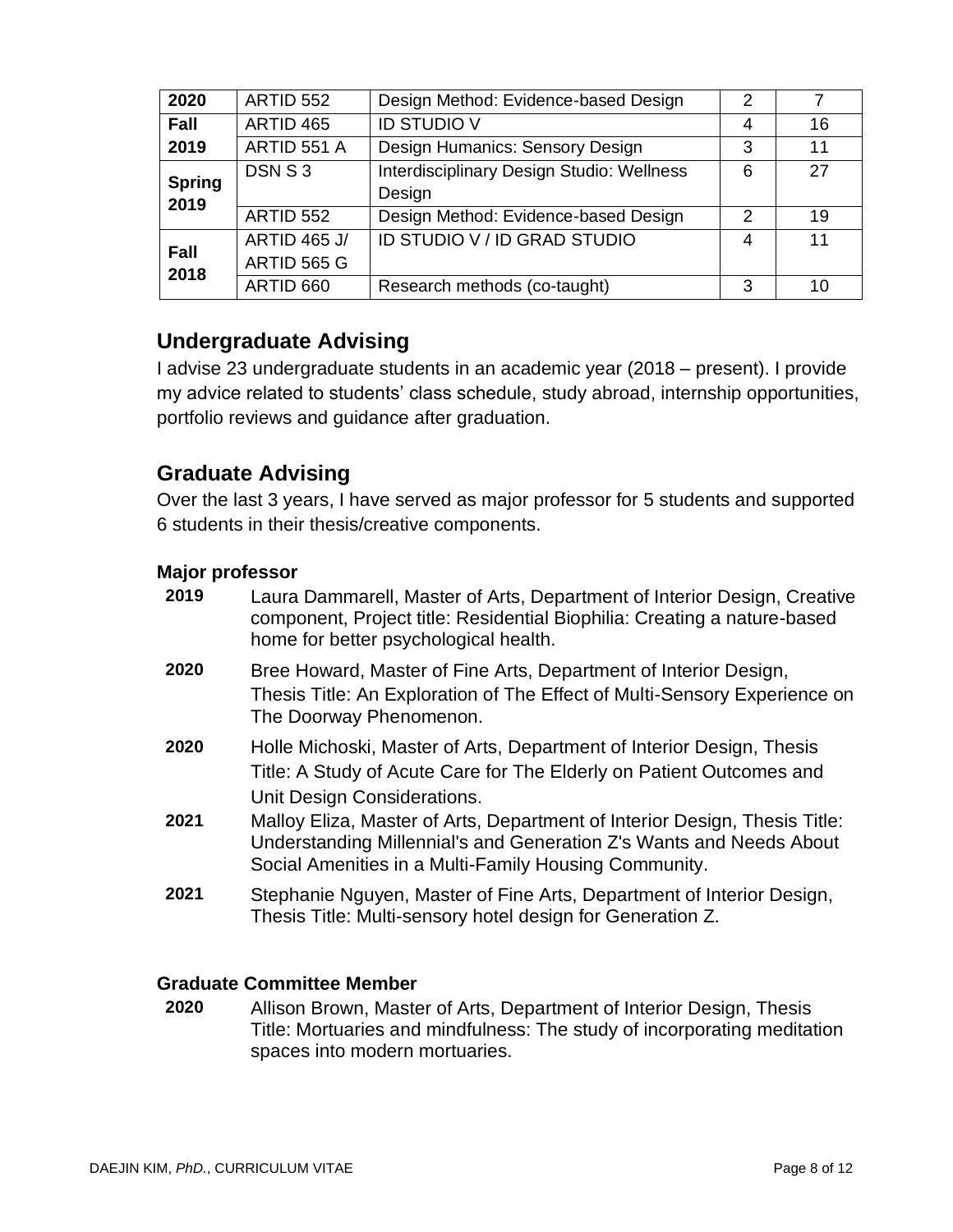- **2020** Yue Yang, Master of Fine Arts, Department of Graphic Design, Thesis Title: HUEMXN: An Emotion-Oriented Perspective on Developing Empathy.
- **2020** Taylor Johnson, Master of Arts, Department of Interior Design, Thesis Title: Customizable and Adaptable Furniture: Designing for Millennial Lifestyles and Environmental Concerns.
- **2020** Nan Hui, Master of Fina Arts, Department of Graphic Design, Thesis Title: Study on the WeChat App to Improve User Experience for Chinese Older Adults.
- **2021** Ye Jin Chang, Master of Fina Arts, Department of Interior Design
- **2021** Erendira Gonzalez, Master of Arts, Department of Graphic Design, Creative component

# **Student Awards**

**2019 Steelcase design competition award**, Erendira Gonzalez in my ID studio IV was placed in the top 10 of the 6th Annual [Steelcase NEXT](https://www.steelcase.com/discover/information/architects-and-designers/next-student-design-competition/)  [Student Design Competition.](https://www.steelcase.com/discover/information/architects-and-designers/next-student-design-competition/) She was one of five honorable mentions awarded out of 900 entries from 70 university programs nationwide

# **Student Accomplishments**

- **2020 AIA/STERIS Student Design Charrette Mentor, Healthcare Design Virtual Conference, November 6-8, 2020**, Interdisciplinary students including architecture (2), interior design (1), and landscape architecture (1) participated in AIA/STERIS Design Charrette in the healthcare design conference. Cameron (Senior associate dean in the college of design) and I supervised their healthcare design work.
- **2018 AIA/STERIS Student Design Charrette Mentor, Healthcare Design Conference, Phoenix, Arizona, November 9-11, 2018**, Interdisciplinary students including architecture (2), interior design (1), and landscape architecture (1) participated in AIA/STERIS Design Charrette in the healthcare design conference. Cameron (Senior associate dean in the college of design) and I supervised their healthcare design work.

# **Curriculum Development**

**2019 ARTID 551A: Design humanics Sensory perception & ergonomic** 

- **Fall factors:** Significantly redesigned course. Developed new lectures, assignments, reading materials, projects, and in-class activities. Especially, this class had a joint project of smart home design with students in Geron-technology class (COM 414+514) and gerontology in 2019 Fall semester.
- **2019 ARTID 552: Evidence-based Design**: Designed new course.
- **Spring** Developed course materials, syllabus, weekly schedule, assignments, grading rubrics, lectures, in-class activities and projects. This course introduced Evidence-based Design which is a process for the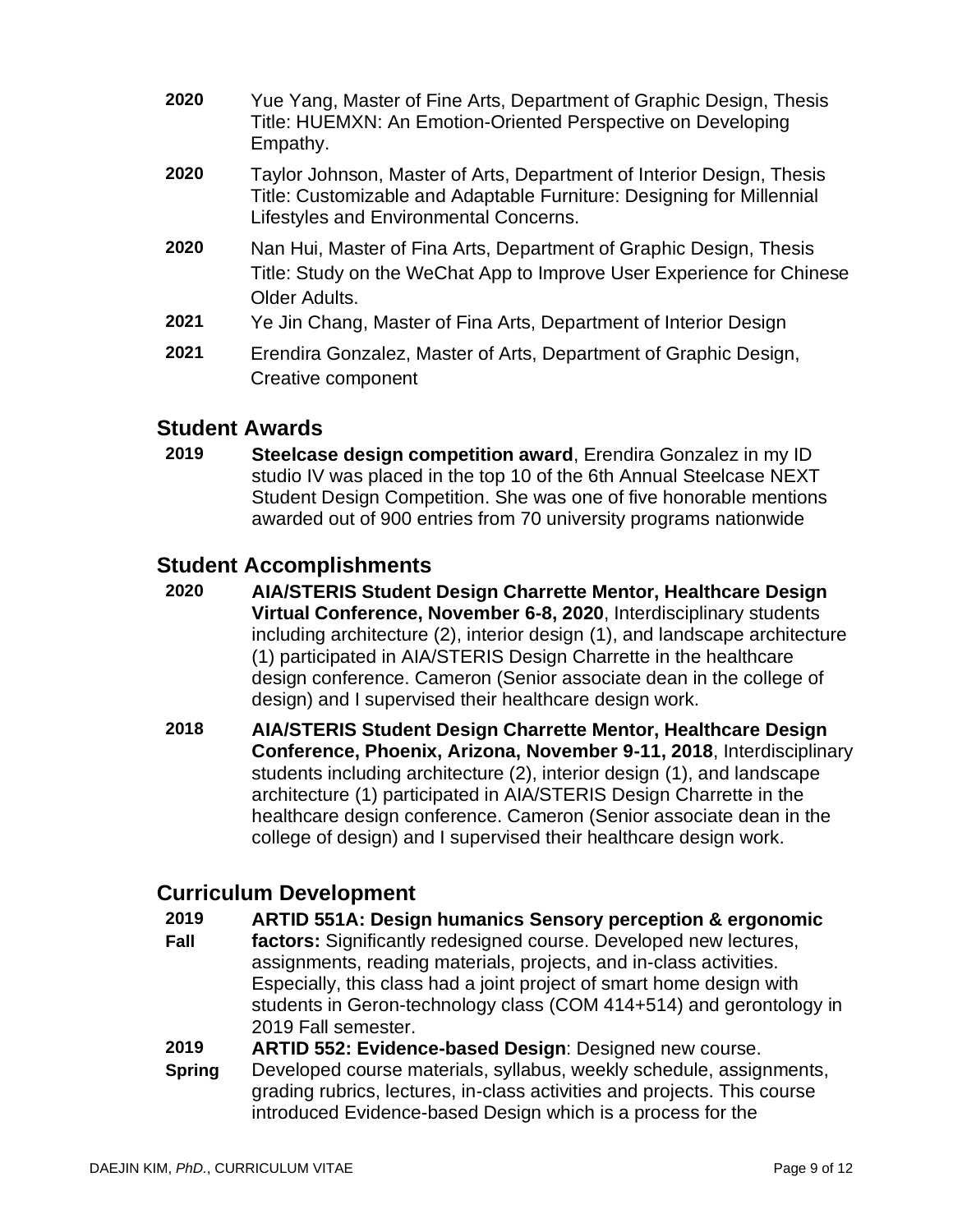conscientious, explicit, and judicious use of current best evidence from research and practice in making critical decisions. This class explores how to find, evaluate and synthesize evidence and translate it for design application in a physical environment.

**2019 Spring DSN S 3: Wellness Studio**: Significantly redesigned course. Following the learning objectives outlined by previous instructors, I and Cameron have significantly redesigned course materials, syllabus, lectures, field trip plan, and design projects. The studio focused on residential and healthcare facilities for our aging population. With human-centered design and evidence-based design approach, Students designed various wellness and therapeutic environment considering social awareness with an emphasis on older adults' needs and requirements in their physical environment.

# **IV. RESEARCH/CREATIVE ACTIVITIES**

# **Grants for Research [Funded]**

| 2020 | 2020 BNIM Regenerative Design Challenge Grant (\$9,500).<br>Title: A Best Practice Manual for Aging in Place: Revitalizing Small<br>Communities for Aging Population in Iowa<br>Role: Principal investigator<br>Co-investigators: Sungduck Lee, Biswa Das, and Cameron Campbell).                                                                                                                                                                                                                                                                                                                                                                                                                                       |
|------|-------------------------------------------------------------------------------------------------------------------------------------------------------------------------------------------------------------------------------------------------------------------------------------------------------------------------------------------------------------------------------------------------------------------------------------------------------------------------------------------------------------------------------------------------------------------------------------------------------------------------------------------------------------------------------------------------------------------------|
| 2020 | The main goal of this to investigate further of the challenges associated<br>with making home modifications, especially in a small-town context in<br>lowa. My role is to develop a home modification strategy for older adults<br>and to create a webpage which provide a practical manual for successful<br>aging in place.<br>American Occupational Therapy Foundation - Health Services<br>Research (\$50,000).<br>Title: Predicting Individuals' Functional Difficulties at Home Using<br>Statistical Machine Learning (P.I: Mi Jung Lee).<br><b>Role: Collaborator</b>                                                                                                                                            |
| 2019 | This study aims to develop a web-based/mobile friendly tool that<br>identifies older adults in urgent need of home assessment and<br>modification. My role is to select appropriate variables related to home<br>assessment and modification in a Housing Survey Data and to conduct a<br>statistical analysis focusing on the relationship between older adults'<br>physical difficulties and home modification elements.<br>Bridging the Divide from the office of the vice president for research<br>(\$24,916).<br>Title: Saving Older Adults Living in Darkness: Ambient Intelligence<br><b>Technology of Lighting System</b><br>Role: Principal investigator<br>Co-investigators: Carl Chang, Jennifer Margrett). |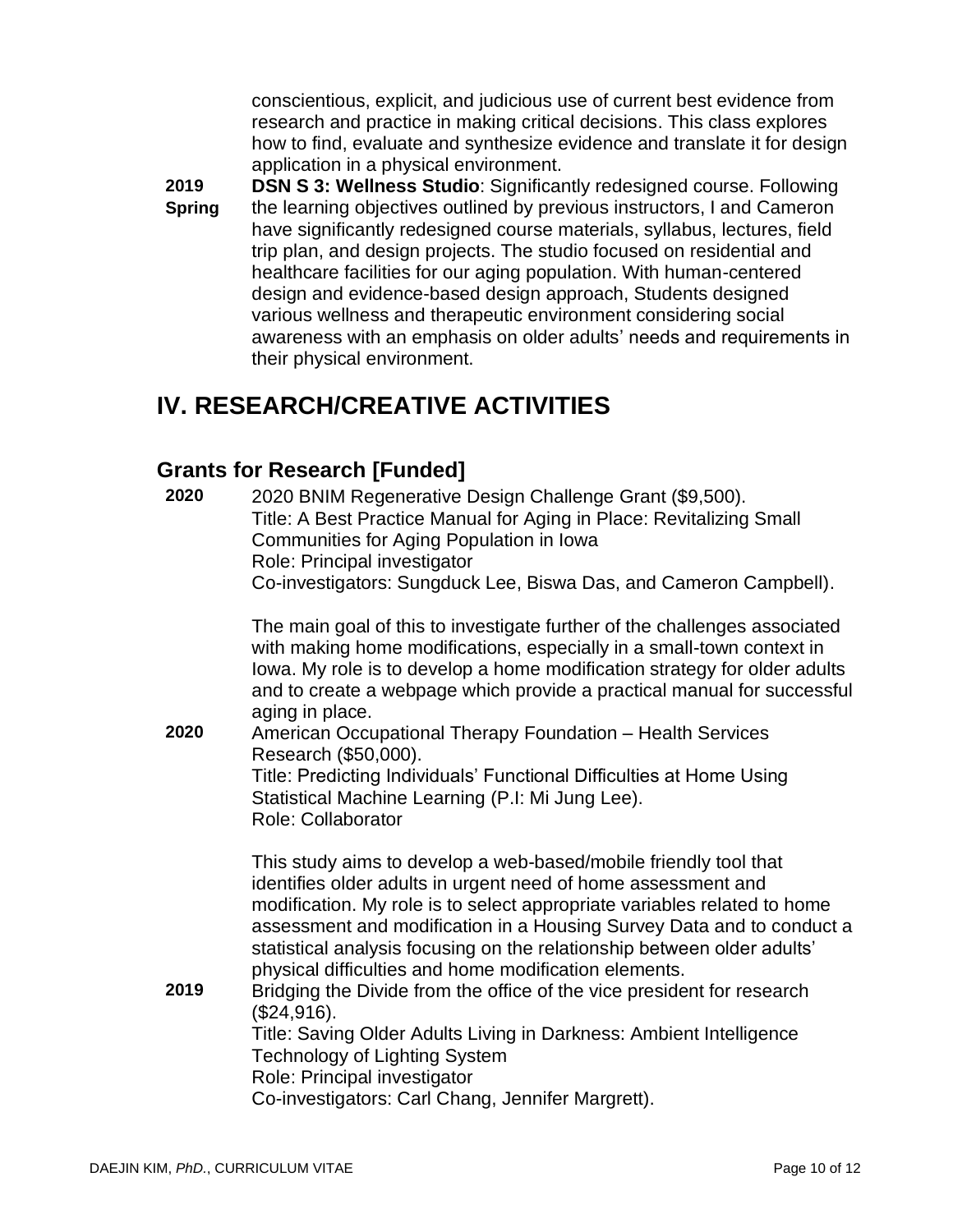This research aims to design smart lighting technology because this approach promotes integrated lighting solutions which automatically maintain proper lighting level to support different needs of seniors to accommodate various functional routines. My role is to investigate older adults' perception and usage of lighting and to create an environmental and behavioral solutions for smart home lighting system.

# **Grants for Research [Not Funded]**

| 2019 | Grant program: Gen-4 NSF ERC<br>Source: National Science Foundation (2019)<br>Principal Investigators: Balaji Narasimhan & Jennifer Margrett<br>Role: Collaborator (T1 - smart home design)                                                                                                                                                                                                                                                                                                                                                                    |
|------|----------------------------------------------------------------------------------------------------------------------------------------------------------------------------------------------------------------------------------------------------------------------------------------------------------------------------------------------------------------------------------------------------------------------------------------------------------------------------------------------------------------------------------------------------------------|
| 2020 | Our vision is to enhance personalized and connected aging by<br>integrating new convergent and contextualized engineering-driven<br>technologies with multiple education and technology transfer programs<br>to promote individual choice, everyday functioning, and resilience among<br>adults across diverse societal contexts.<br>Title: Center for Science and Technology of Aging (STAGE)<br>Source: National Science Foundation (2020)<br>Principal Investigators: Balaji Narasimhan & Jennifer Margrett<br>Role: Collaborator (T2a – smart home design) |
| 2019 | Our project vision is to create a new transdisciplinary science of aging<br>dynamics using a multiscale "cells to communities" approach to unravel<br>the complex interplay between cellular aging phenotypes and<br>physiological and psychosocial functioning, enabling transformative<br>technologies for resilient aging.<br><b>Steelcase Active Learning Center Grant</b><br>Roles: Co Principal investigators with Nichole Peterson & Jae Hwa Lee                                                                                                        |

### **Grants for Research [Under review]**

**2020** Grant program: Gen-4 NSF ERC Source: National Science Foundation (2020) Principal Investigators: Balaji Narasimhan & Jennifer Margrett Role: Collaborator (T1 – smart home design) Submitted preproposal on October 1

# **Service Related to Research**

#### **Referee for Journal Articles**

- 2020 Gerontology and Geriatric Medicine
- 2020 Ad-Hoc Reviewer of Journal of Interior Design
- 2019 Frontiers in Psychology Environmental Psychology
- 2018 & Environment and Behavior Journal